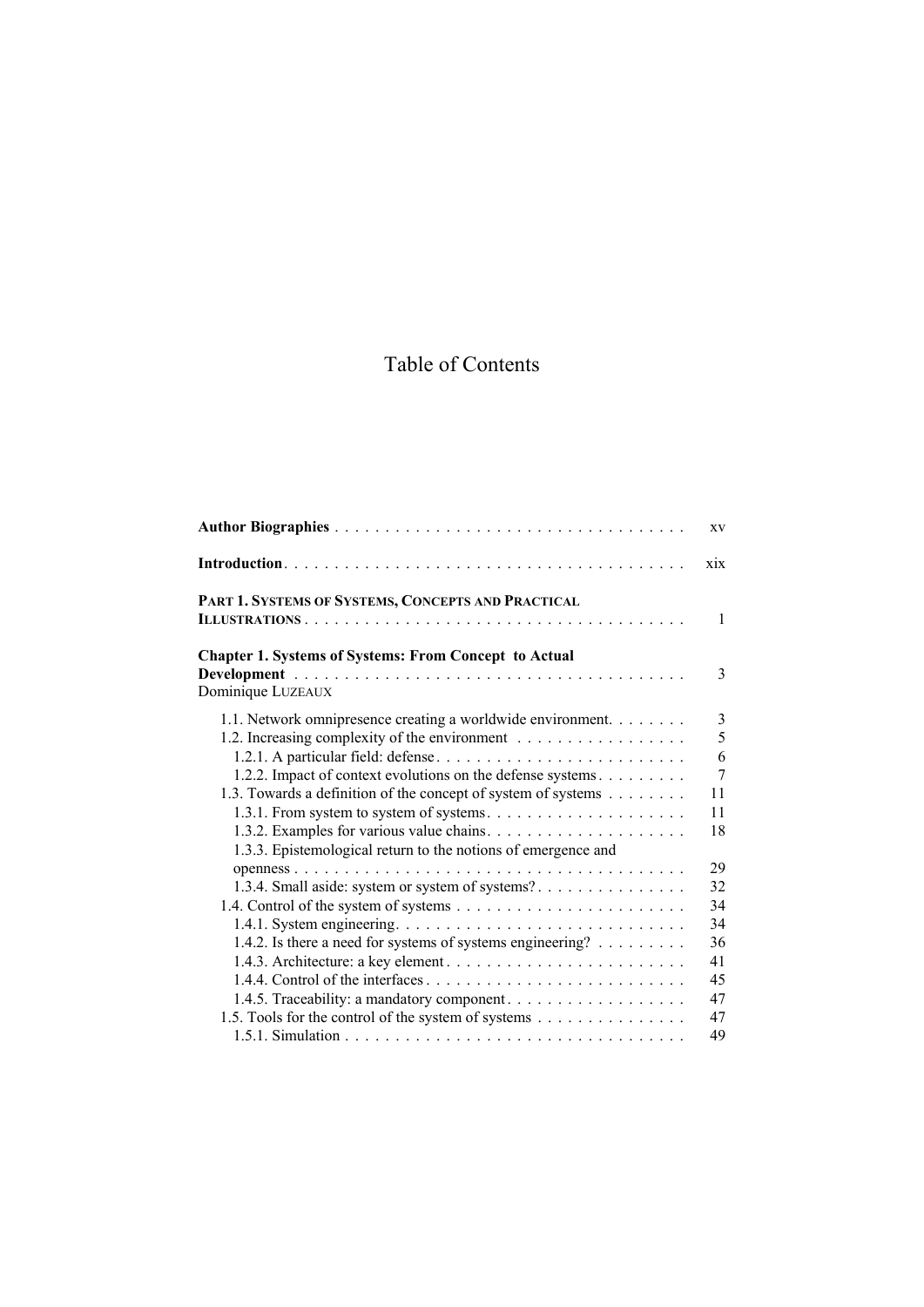# vi Systems of Systems

| 1.5.2. Towards integrated infrastructures: the battle-labs                   | 52  |
|------------------------------------------------------------------------------|-----|
|                                                                              | 56  |
|                                                                              | 58  |
| 1.7.1. The user: operator, supervisor, decision maker                        | 58  |
|                                                                              | 60  |
|                                                                              | 61  |
|                                                                              | 62  |
| 1.7.5. The human factor in systems of systems: man's expectations.           | 62  |
| 1.7.6. Standardizing the human factor in systems of systems                  | 66  |
| 1.8. Budgetary aspects of the systems of systems                             | 68  |
|                                                                              | 70  |
|                                                                              | 71  |
|                                                                              | 72  |
| 1.9.3. New relations between project management and general                  |     |
| contracting: the role of system integration project managers                 | 74  |
|                                                                              | 75  |
| 1.11. Appendix: system of systems' definitions in literature.                | 77  |
|                                                                              | 84  |
|                                                                              |     |
| Chapter 2. Emergence and Complexity of Systems of Systems<br>Patrice MICOUIN | 89  |
|                                                                              | 89  |
|                                                                              | 90  |
|                                                                              | 92  |
|                                                                              | 93  |
| 2.3.2. Resulting and emergent properties of a system                         | 94  |
|                                                                              | 95  |
| 2.3.4. Abstract and concrete artificial systems.                             | 95  |
|                                                                              | 97  |
|                                                                              | 99  |
|                                                                              | 99  |
|                                                                              | 100 |
|                                                                              | 107 |
|                                                                              | 111 |
|                                                                              | 115 |
|                                                                              | 116 |
|                                                                              |     |
| Chapter 3. Contractual Aspects of the Acquisition and Use of Systems         |     |
| Danièle VÉRET                                                                | 119 |
|                                                                              | 119 |
| 3.2. An integrated set of components of various natures                      | 121 |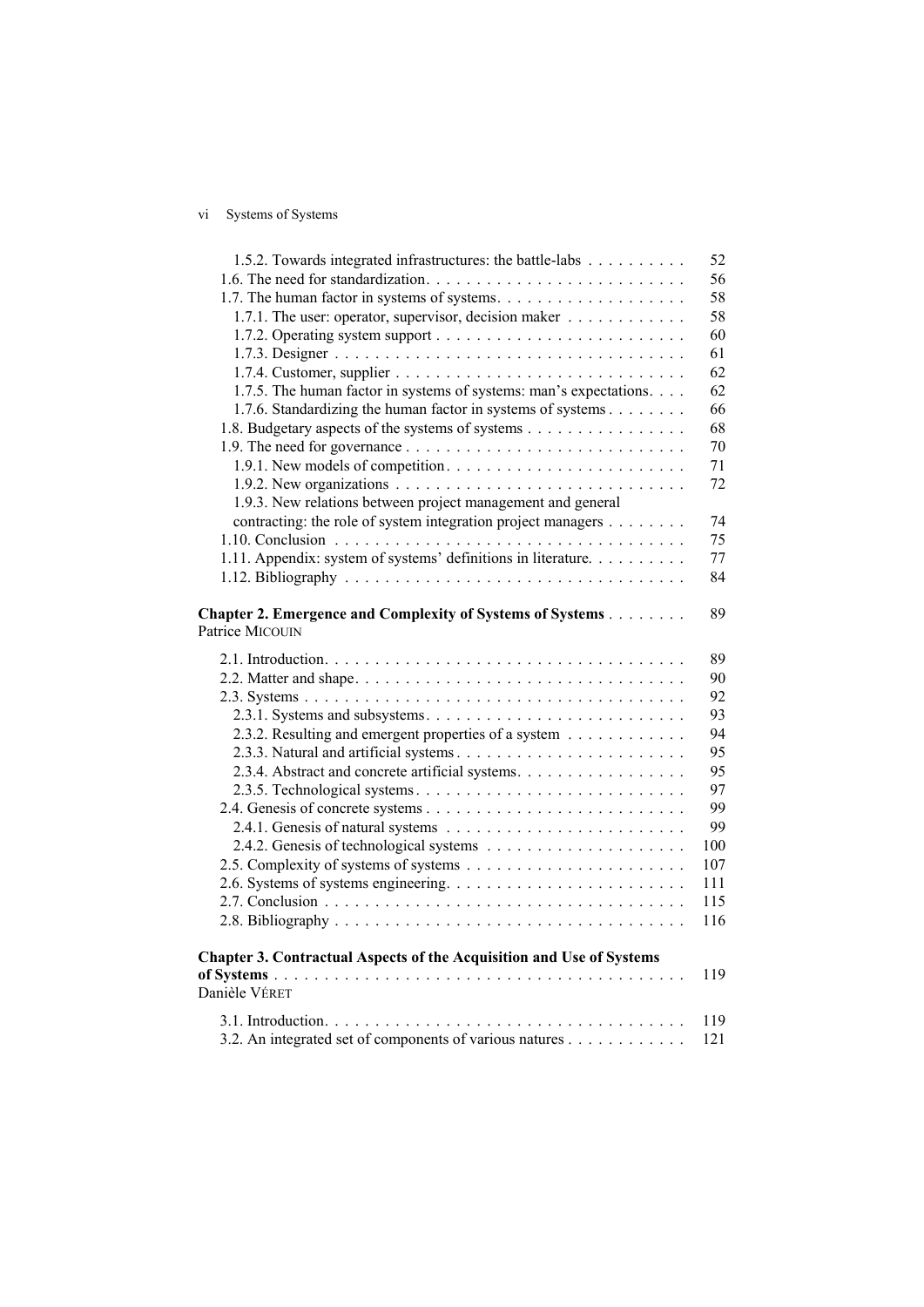|                                                                                                                                        | 121 |
|----------------------------------------------------------------------------------------------------------------------------------------|-----|
|                                                                                                                                        | 122 |
|                                                                                                                                        | 123 |
| 3.3. Combining people with diversified skills and their contributions                                                                  | 125 |
|                                                                                                                                        | 125 |
|                                                                                                                                        | 126 |
|                                                                                                                                        | 128 |
|                                                                                                                                        | 130 |
| 3.4.1. Effective date and duration of contractual commitments.                                                                         | 130 |
|                                                                                                                                        | 131 |
|                                                                                                                                        | 132 |
|                                                                                                                                        | 133 |
|                                                                                                                                        | 135 |
| 3.4.6. The combination of limitations of liability                                                                                     | 137 |
|                                                                                                                                        | 141 |
|                                                                                                                                        | 142 |
|                                                                                                                                        | 142 |
|                                                                                                                                        | 143 |
| 3.5.3. Copyrights and the particular case of software                                                                                  | 143 |
|                                                                                                                                        | 146 |
|                                                                                                                                        | 146 |
|                                                                                                                                        | 146 |
|                                                                                                                                        | 146 |
|                                                                                                                                        | 147 |
|                                                                                                                                        | 148 |
| <b>Chapter 4. The Human Factor within the Context of Systems</b>                                                                       |     |
|                                                                                                                                        | 149 |
| Jean-René RUAULT                                                                                                                       |     |
|                                                                                                                                        | 149 |
|                                                                                                                                        | 150 |
|                                                                                                                                        | 154 |
| 4.3.1. Example of system within systems engineering                                                                                    | 154 |
|                                                                                                                                        | 156 |
| 4.3.3. Organizations' constraints on systems of systems.                                                                               | 159 |
|                                                                                                                                        | 160 |
| 4.4. Current human factors in systems engineering<br>4.4.1. Designing an organization from the standpoint of systems                   |     |
|                                                                                                                                        | 160 |
| 4.4.2. Social networks and multi-agent systems.                                                                                        | 162 |
| 4.4.3. Wrap-up on the current human factor in systems engineering.<br>4.5. The organizations' complexity from the standpoint of social | 164 |
|                                                                                                                                        | 166 |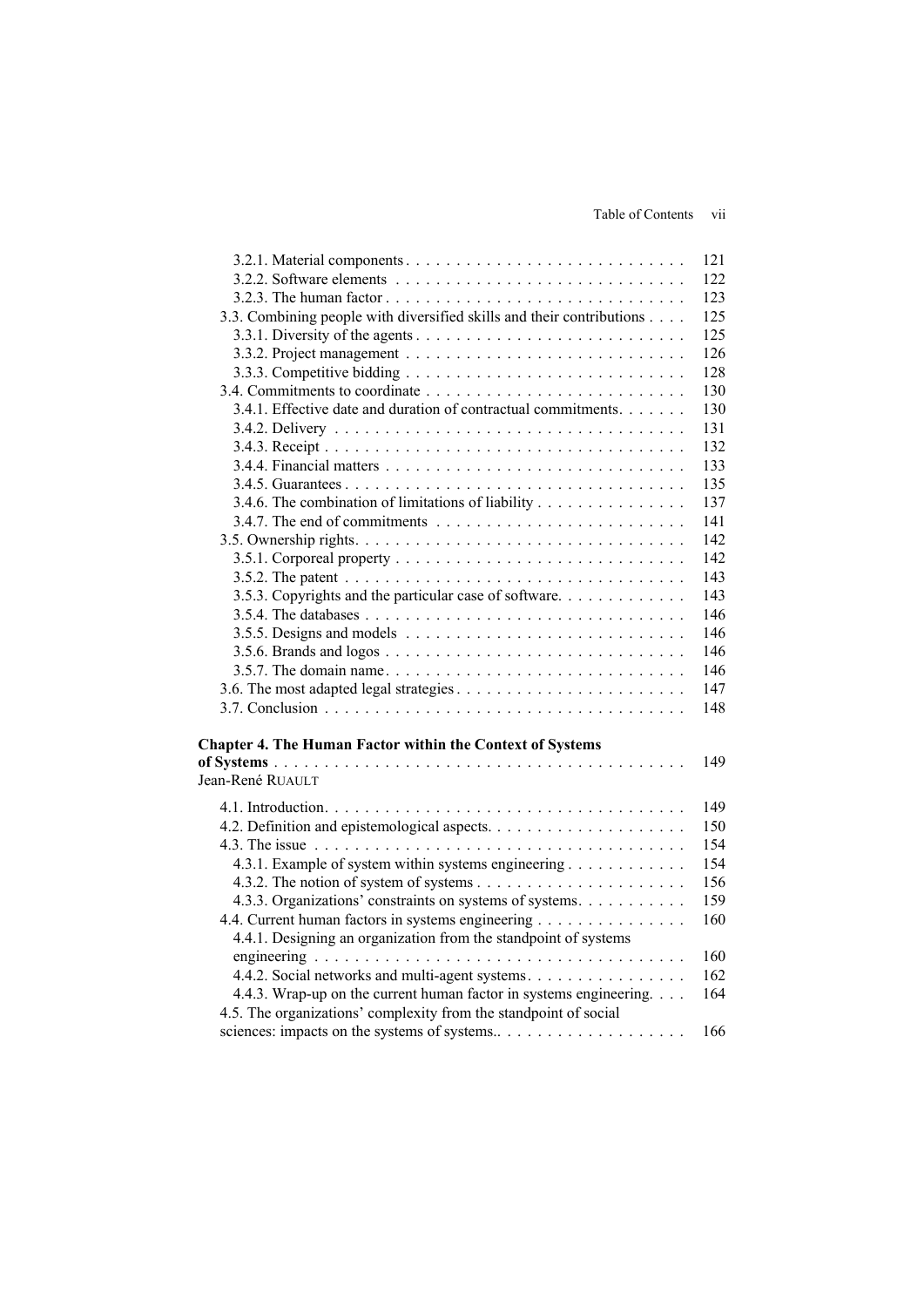# viii Systems of Systems

| 4.5.1. The organizations' design from the standpoint of social          |     |
|-------------------------------------------------------------------------|-----|
|                                                                         | 166 |
| 4.5.2. Informal and individual dimension within organizations.          | 173 |
| 4.5.3. Internal and external environment of organizations.              | 176 |
| 4.5.4. Professional, organizational and national cultures in            |     |
|                                                                         | 180 |
| 4.5.5. Sensemaking in organizations and mutual intelligibility          | 186 |
| 4.5.6. Impacts of the introduction of information technologies within   |     |
|                                                                         | 190 |
|                                                                         | 191 |
| 4.6. Social sciences implemented within the context of systems of       |     |
|                                                                         | 192 |
| 4.6.1. Impact of information technologies on network-centric            |     |
|                                                                         | 193 |
| 4.6.2. Example of the network-centric operations conceptual             |     |
|                                                                         | 195 |
| 4.6.3. Impact of network-centric operations: from technical to          |     |
|                                                                         | 198 |
| 4.7. Recognizable good practices in the field of organizations          | 201 |
|                                                                         | 202 |
|                                                                         | 203 |
|                                                                         | 203 |
|                                                                         |     |
| <b>Chapter 5. Space Communication and Observation System of Systems</b> | 207 |
| Frédéric PRADEILLES and Dominique LUZEAUX                               |     |
| 5.1. The dual context of omnipresent information and the                |     |
|                                                                         |     |
|                                                                         | 207 |
|                                                                         |     |
| 5.2. The technical view: an interconnection of ground-based and         | 209 |
|                                                                         |     |
| 5.2.1. Telecommunication and navigation satellite systems.              | 210 |
| 5.2.2. Space-borne remote sensing and observation systems               | 212 |
|                                                                         | 213 |
| 5.4. A logic of exchange on an international scale.                     | 214 |
|                                                                         | 215 |
| 5.4.2. Necessary governance of the GEOSS program                        | 217 |
| 5.4.3. Capacity exchanges in the military field                         | 218 |
|                                                                         | 220 |
|                                                                         | 221 |
|                                                                         | 223 |
| Michel CHAVRET                                                          |     |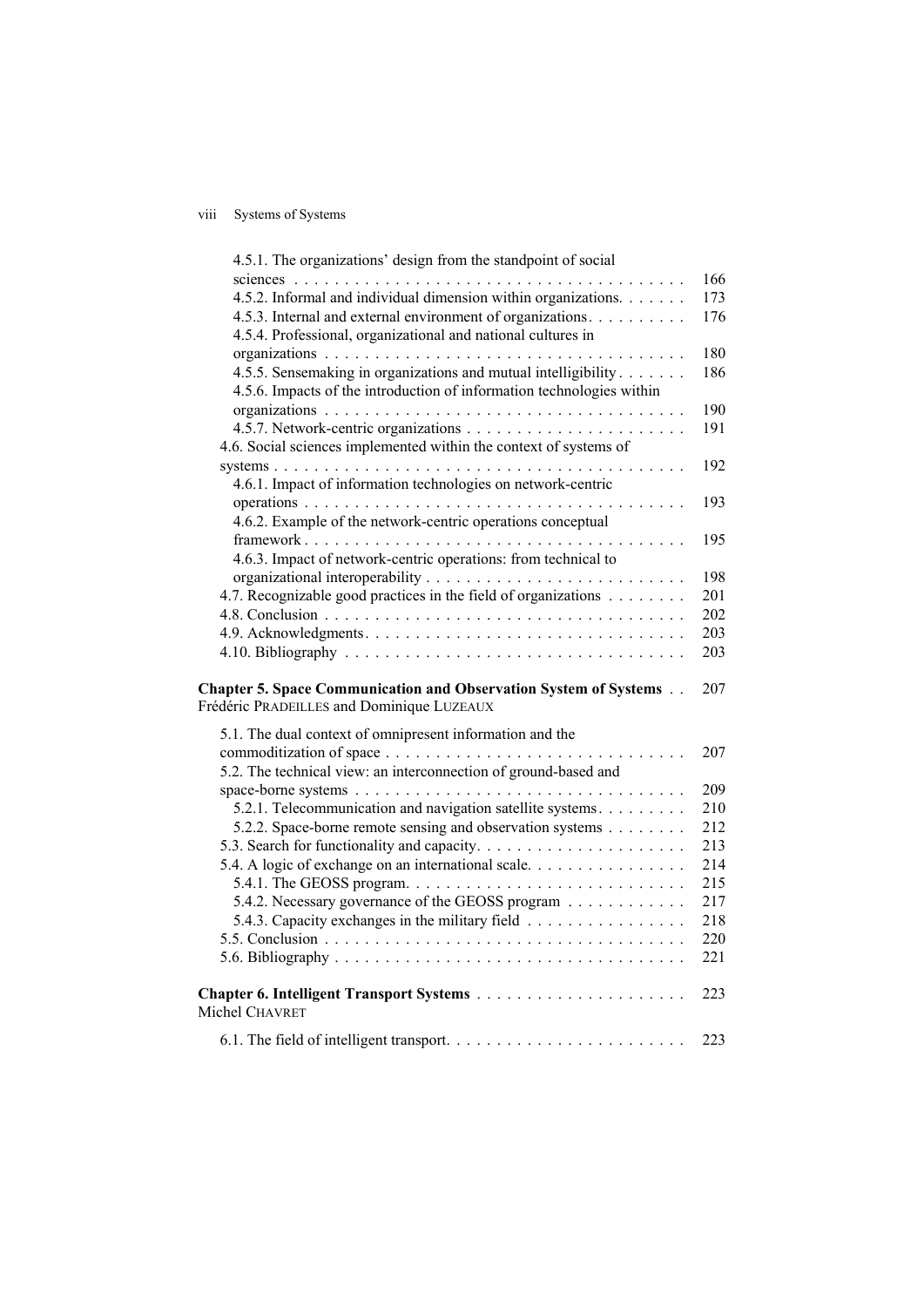### Table of Contents ix

|                                                                                                     | 223 |
|-----------------------------------------------------------------------------------------------------|-----|
| 6.1.2. The systems in use $\dots \dots \dots \dots \dots \dots \dots \dots \dots \dots \dots \dots$ | 223 |
|                                                                                                     | 225 |
|                                                                                                     | 226 |
|                                                                                                     | 227 |
|                                                                                                     | 229 |
|                                                                                                     | 230 |
|                                                                                                     | 230 |
|                                                                                                     | 230 |
|                                                                                                     | 232 |
|                                                                                                     | 234 |
|                                                                                                     | 234 |
|                                                                                                     |     |
|                                                                                                     | 235 |
| Chapter 7. Systems of Systems in the Healthcare Field.<br>Jean-René RUAULT                          |     |
|                                                                                                     |     |
|                                                                                                     | 235 |
| 7.2. From capability challenges to the design of systems of systems.                                | 236 |
| 7.3. Personal service, the main characteristic of systems within                                    |     |
|                                                                                                     | 239 |
| 7.4. Coordination of the medical and paramedical agents, in hospitals                               |     |
|                                                                                                     | 242 |
| 7.5. The development of information technologies and their                                          |     |
| interoperability, heart of the healthcare networks issue.                                           | 245 |
| 7.5.1. Information technologies in the healthcare field.                                            | 245 |
| 7.5.2. Interoperability in the healthcare field.                                                    | 247 |
|                                                                                                     | 256 |
|                                                                                                     | 258 |
|                                                                                                     | 258 |
|                                                                                                     | 259 |
|                                                                                                     |     |
|                                                                                                     | 261 |
| Jean-Luc ZOLESIO                                                                                    |     |
|                                                                                                     |     |
| 8.1. General context of critical infrastructure protection                                          | 261 |
|                                                                                                     | 261 |
|                                                                                                     | 262 |
|                                                                                                     | 265 |
|                                                                                                     | 266 |
| 8.2.1. Looking at the infrastructure in its entirety                                                | 266 |
|                                                                                                     | 268 |
|                                                                                                     | 269 |
|                                                                                                     | 270 |
|                                                                                                     |     |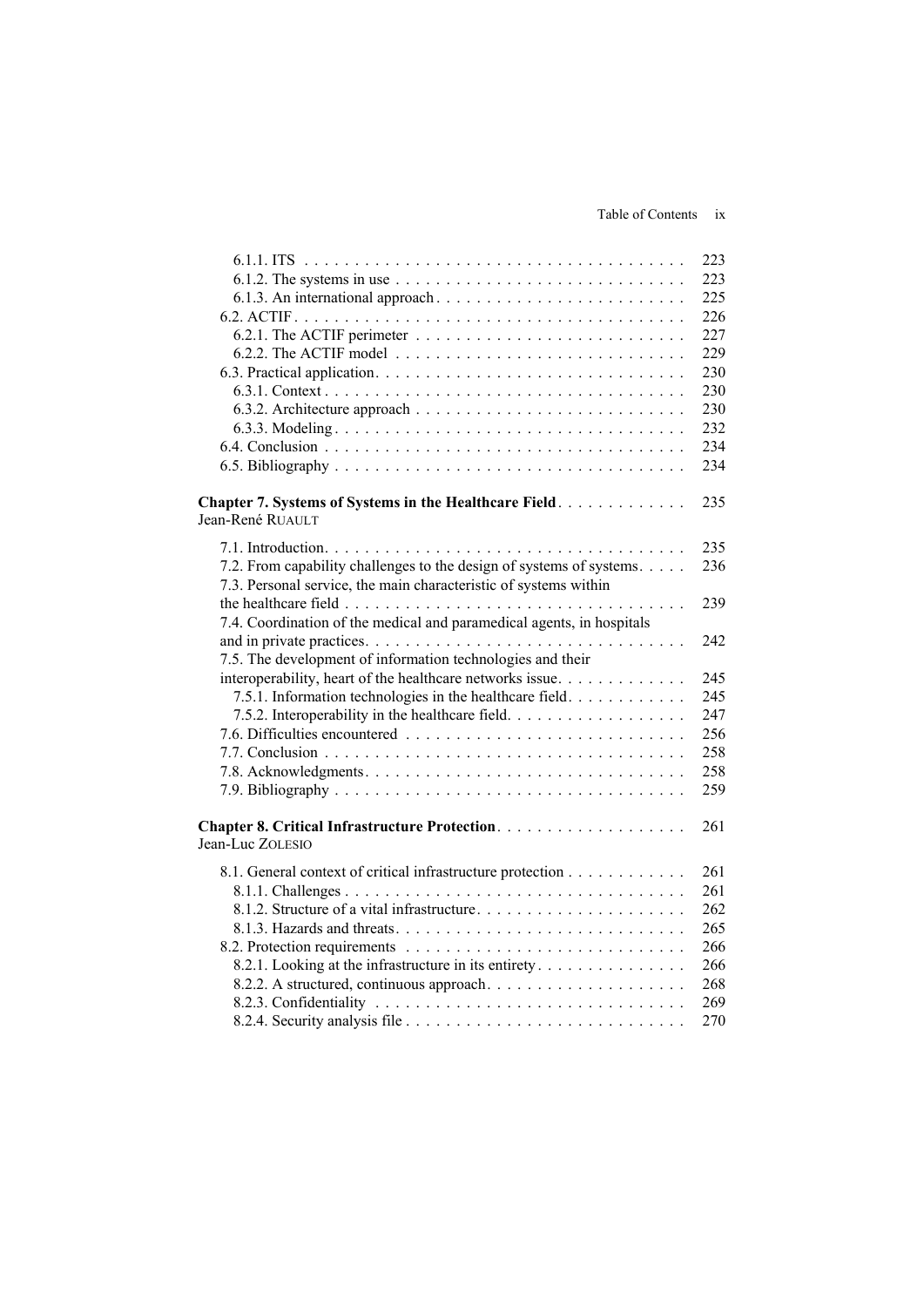# x Systems of Systems

|                                                                         | 270 |
|-------------------------------------------------------------------------|-----|
|                                                                         | 271 |
|                                                                         | 272 |
| 8.3.1. Proactivity, crisis management and resilience                    | 272 |
|                                                                         | 273 |
|                                                                         | 274 |
|                                                                         | 278 |
|                                                                         | 279 |
|                                                                         | 285 |
|                                                                         | 286 |
|                                                                         | 288 |
|                                                                         | 289 |
|                                                                         | 290 |
|                                                                         |     |
| Chapter 9. Globalization and Systemic Impacts                           | 291 |
| Dominique LUZEAUX, Jean-René RUAULT and Lui KAM                         |     |
|                                                                         | 291 |
|                                                                         | 292 |
| 9.2.1. Globalization: a concept with many meanings.                     | 292 |
|                                                                         | 293 |
| 9.2.3. The facilitating factors of globalization.                       | 295 |
| 9.2.4. The necessity of a systemic standpoint                           | 297 |
| 9.2.5. The various dimensions of the "globalization" system of systems' |     |
|                                                                         | 298 |
| 9.2.6. The utopia of a standardizing globalization                      | 302 |
| 9.2.7. The use of new systemic interpretations to understand the        |     |
|                                                                         | 303 |
|                                                                         | 309 |
|                                                                         | 309 |
|                                                                         | 310 |
| 9.4. Globalization's impact on systems of systems engineering.          | 312 |
|                                                                         | 312 |
|                                                                         | 314 |
|                                                                         | 315 |
|                                                                         | 316 |
| 9.6. Appendix: a summary of the properties of nonlinear dynamic         |     |
|                                                                         | 317 |
|                                                                         | 318 |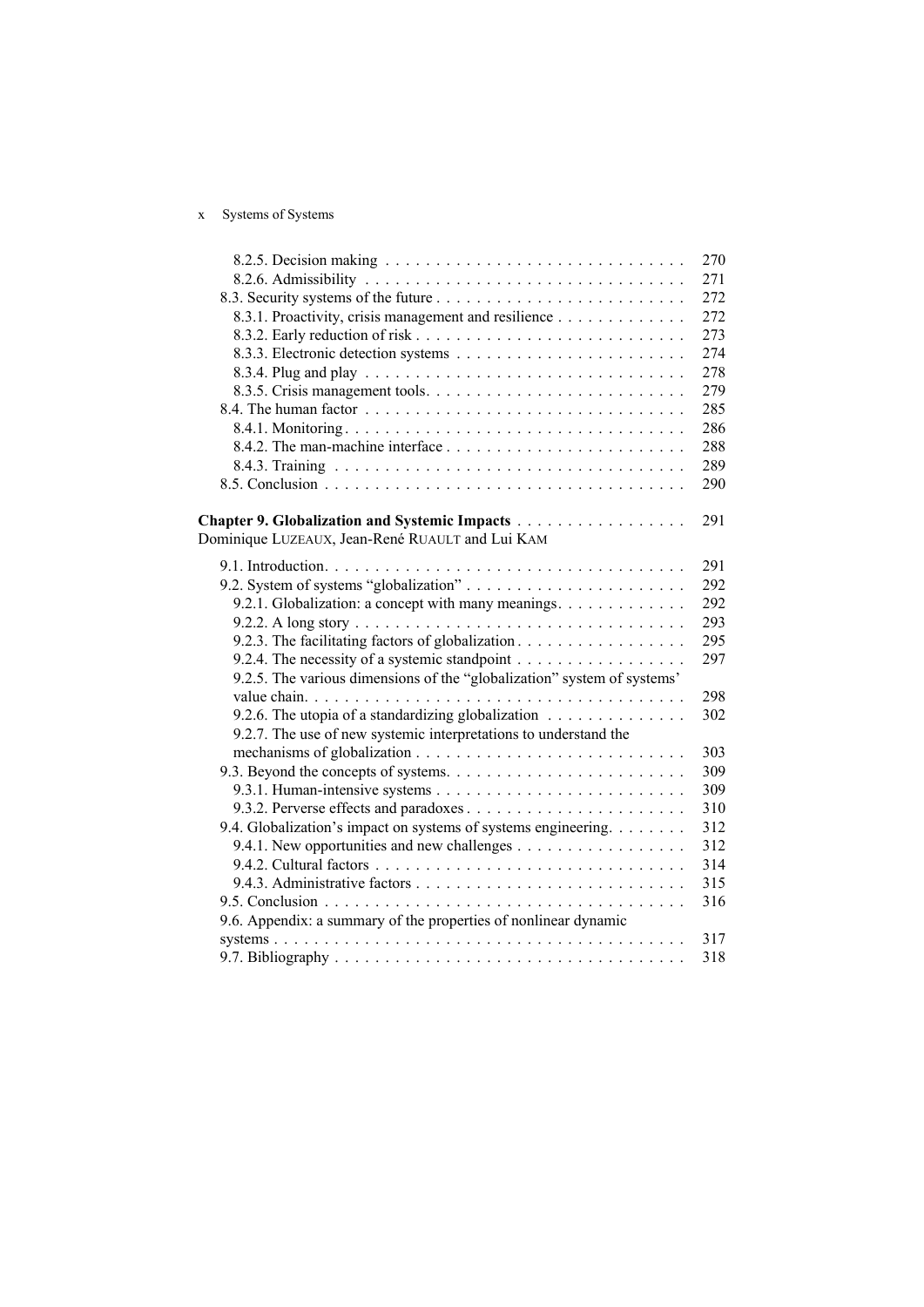| PART 2. SYSTEMS OF SYSTEMS ENGINEERING, METHODS, STANDARDS AND                                                                                                                                                                                                                              | 321               |
|---------------------------------------------------------------------------------------------------------------------------------------------------------------------------------------------------------------------------------------------------------------------------------------------|-------------------|
| Chapter 10. Methods and Tools for Systems of Systems Engineering<br>Dominique LUZEAUX                                                                                                                                                                                                       | 323               |
| 10.1. Systems of systems engineering: from the control of complexity<br>to the necessity of a model-driven approach $\dots \dots \dots \dots \dots \dots \dots$<br>10.2.1. Architecture: an ally of systems of systems.<br>10.2.2. Application examples: combat direction system within the | 323<br>326<br>326 |
|                                                                                                                                                                                                                                                                                             | 328               |
| 10.3. From architecture to detailed design: reference architectures.                                                                                                                                                                                                                        | 331               |
|                                                                                                                                                                                                                                                                                             | 331               |
| 10.3.2. Two examples of architecture reference models                                                                                                                                                                                                                                       | 334               |
|                                                                                                                                                                                                                                                                                             | 336               |
| 10.4. Requirement traceability and engineering tools.                                                                                                                                                                                                                                       | 338               |
|                                                                                                                                                                                                                                                                                             | 342               |
| 10.6. Distributed simulation tools for model engineering                                                                                                                                                                                                                                    | 344               |
| 10.7. Global control of operational security via testability                                                                                                                                                                                                                                | 346               |
| 10.8. Towards a virtuous circle of simulation-tests to control the tests<br>10.8.1. Integrated simulation-tests approach at the service of                                                                                                                                                  | 352               |
|                                                                                                                                                                                                                                                                                             | 352               |
|                                                                                                                                                                                                                                                                                             | 355               |
|                                                                                                                                                                                                                                                                                             | 357               |
| 10.9.1. New technologies, new work methods, virtual teams<br>10.9.2. Collaborative work environments for systems of systems                                                                                                                                                                 | 357               |
|                                                                                                                                                                                                                                                                                             | 358               |
|                                                                                                                                                                                                                                                                                             | 360               |
|                                                                                                                                                                                                                                                                                             | 361               |
|                                                                                                                                                                                                                                                                                             | 362               |
| Chapter 11. Model-driven Design and Simulation.<br>Lui KAM                                                                                                                                                                                                                                  | 363               |
|                                                                                                                                                                                                                                                                                             | 363               |
|                                                                                                                                                                                                                                                                                             | 365               |
|                                                                                                                                                                                                                                                                                             | 366               |
|                                                                                                                                                                                                                                                                                             | 368               |
|                                                                                                                                                                                                                                                                                             | 370               |
|                                                                                                                                                                                                                                                                                             | 372               |
|                                                                                                                                                                                                                                                                                             | 374               |
|                                                                                                                                                                                                                                                                                             | 378               |
|                                                                                                                                                                                                                                                                                             | 378               |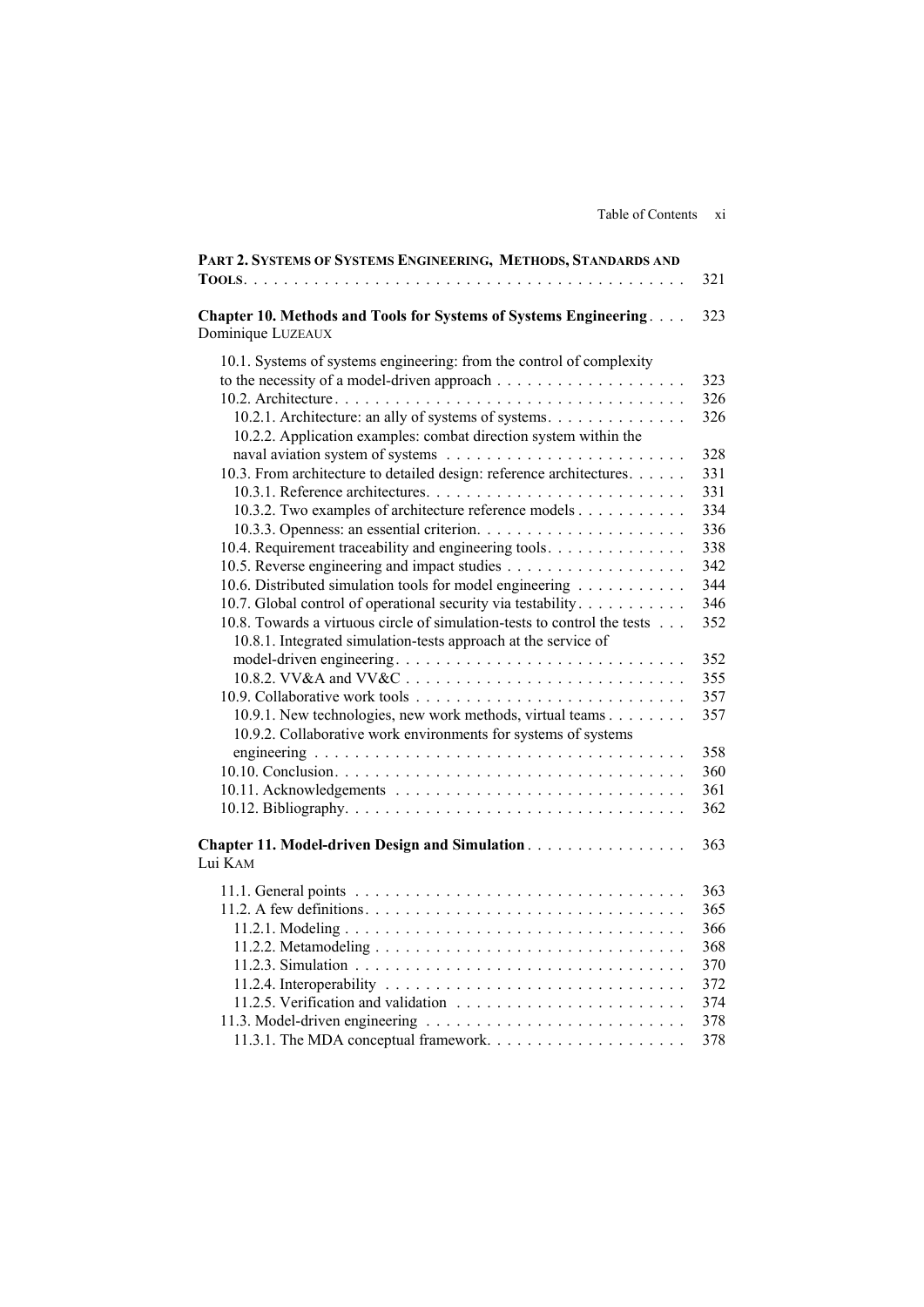# xii Systems of Systems

|                                                                                                                                      | 381 |
|--------------------------------------------------------------------------------------------------------------------------------------|-----|
| 11.3.3. Another instance of MDE: the DSL tools                                                                                       | 383 |
|                                                                                                                                      | 385 |
|                                                                                                                                      | 385 |
| 11.4.2. Feasibility study of the MDA approach                                                                                        | 386 |
| 11.4.3. Feasibility study of the MDE approach                                                                                        | 388 |
| 11.4.4. Feasibility study of the models' capitalization and reuse                                                                    | 391 |
|                                                                                                                                      | 392 |
|                                                                                                                                      | 394 |
| Chapter 12. Standardization in the Field of Systems and Systems of                                                                   |     |
| <b>Systems Engineering Active Activities Acts and Systems Engineering Activities</b>                                                 | 399 |
| Jean-René RUAULT and Jean-Pierre MEINADIER                                                                                           |     |
|                                                                                                                                      | 399 |
| 12.2. Example of the importance of standards in the                                                                                  |     |
| interoperability of systems and systems of systems                                                                                   | 400 |
| 12.3. Standards used in the field of systems and systems of systems.                                                                 | 403 |
|                                                                                                                                      | 404 |
|                                                                                                                                      | 406 |
| 12.3.3. Descriptions and characteristics of systems, products and                                                                    |     |
|                                                                                                                                      | 407 |
|                                                                                                                                      | 422 |
| 12.3.5. Standards relative to the exchange of engineering data                                                                       | 430 |
| 12.4. Application and adaptation of system engineering standards in                                                                  |     |
|                                                                                                                                      | 433 |
| 12.5. Implementation of standards in the context of systems of systems                                                               | 438 |
|                                                                                                                                      | 439 |
|                                                                                                                                      | 439 |
| 12.8. Appendix A. Standard relative to business process modeling<br>12.9. Appendix B. Standard relative to the Web services business | 439 |
|                                                                                                                                      | 443 |
| 12.10. Appendix C. Ontology definition metamodel specification                                                                       | 444 |
| 12.11. Appendix D. UML profile for DoDAF/MODAF (USA                                                                                  |     |
| Department of Defense and UK Ministry of Defense                                                                                     |     |
|                                                                                                                                      | 446 |
| 12.12. Appendix E. Standard relative to software-intensive systems                                                                   |     |
|                                                                                                                                      | 451 |
| 12.13. Appendix F. Unified modeling language                                                                                         | 454 |
| 12.14. Appendix G. Systems modeling language                                                                                         | 457 |
| 12.15. Appendix H. Good practices of IT service management, ITIL                                                                     | 461 |
| 12.16. Appendix I. Standard relative to IT services management.                                                                      | 464 |
| 12.17. Appendix J. Software engineering – Product quality                                                                            | 466 |
|                                                                                                                                      |     |